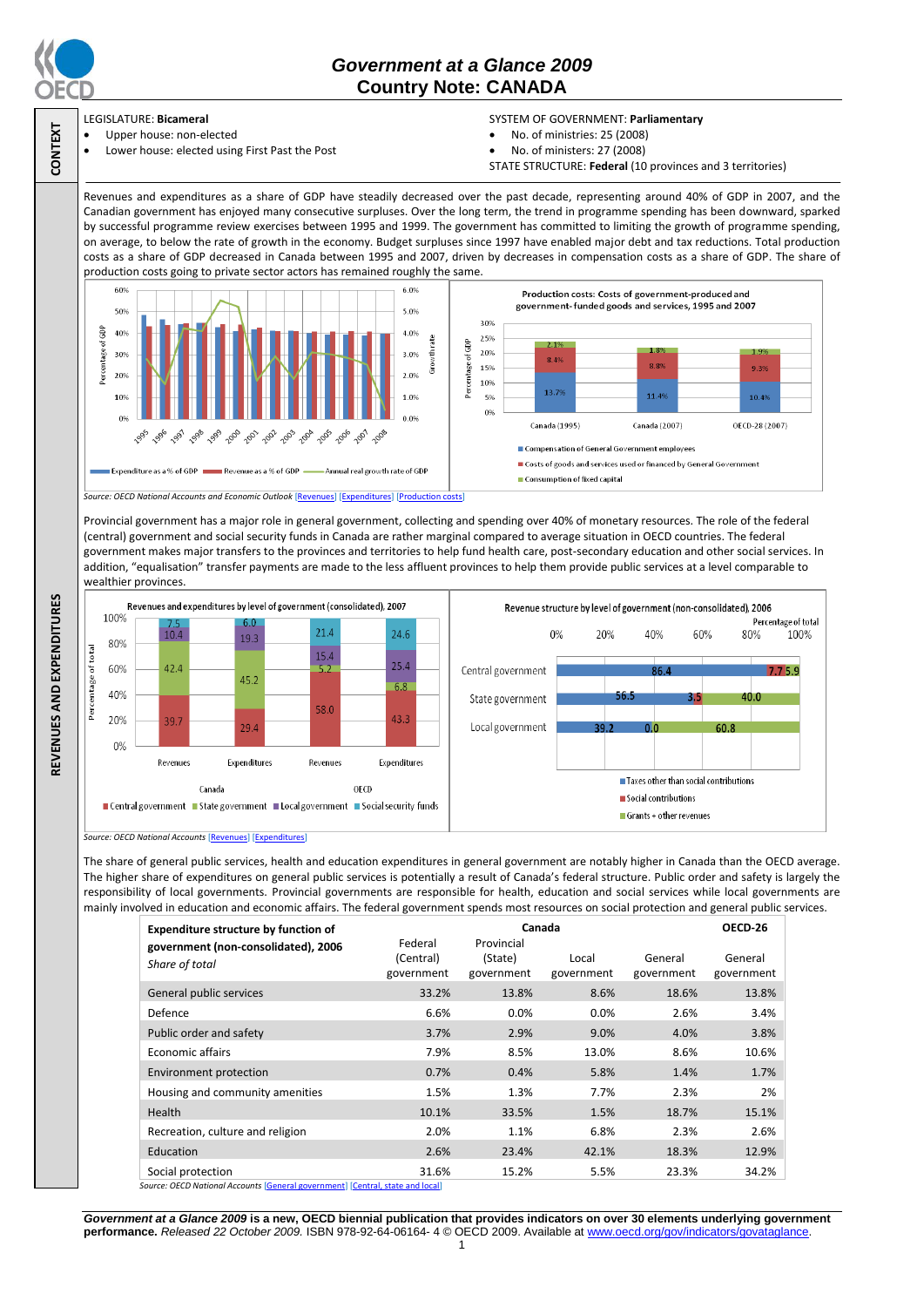

## *Government at a Glance 2009*  **Country Note: CANADA**



Government employment in Canada is extremely decentralised due to the constitutional division of powers as well as the increased delegation of responsibilities from the federal government to provincial and local governments. As a result, the bulk of government employees work in provincial and local governments. The share of the labour force employed by government has decreased between 1995 and 2005 both at the federal and the provincial and local levels, largely due to large increases in the total labour force which outstripped increases in government employment.

*Source: OECD Comparison of Employment in the Public Domain Survey and Labour Force Survey*

[\[General government employment\]](http://dx.doi.org/10.1787/723622503117) [\[Distribution by level\]](http://dx.doi.org/10.1787/723627140760)

Females represent a larger proportion of the federal (central) government workforce than the general labour force. Within federal government, females are much better represented in administrative positions - where three-quarters of all administrative positions are filled by women - than in senior managerial posts. However, more senior managerial positions are filled by women in Canada than in most OECD countries (37% is the second highest ratio among OECD for which data are available). An ageing workforce remains a challenge for the federal government in terms of its ability to maintain capacity and continuity, but it also created an opportunity for reforming positions and recruiting staff with different skill sets. *Source: OECD Strategic HRM Survey and Labour Force Survey* ticipation] [\[Ageing\]](http://dx.doi.org/10.1787/723656070327)

The Canadian system of HRM is rather delegated with line ministries having a relatively large amount of autonomy to make HRM decisions. While information has not been provided on recruitment practices and the use of performance assessment, performancerelated pay is utilized more extensively than in many other OECD countries. The Canadian federal government is characterised by a cadre of senior civil servants that are managed separately with significantly different HRM practices than the other staff. *Source: OECD Strategic HRM Survey* 

[\[Delegation\]](http://dx.doi.org/10.1787/723663744332) [\[Recruitment\]](http://dx.doi.org/10.1787/723668744361) [\[Performance management\]](http://dx.doi.org/10.1787/723750171710)

The Canadian federal government has taken steps to include a medium-term perspective in the budget process. Budget documents present aggregated projections of the government's expenditure plan for the coming and following two fiscal years. The government of Canada does not practice "performance-based budgeting" in a narrow sense but rather uses performance information throughout the main phases of an annual resource management cycle. Although there are exceptions to the rule, most of what constitutes direct programme spending (roughly 40% of the budget) is subject to performance measurement. Performance management in Canada has evolved from a system focused on inputs, activities and outputs, to one more capable of setting and measuring outcomes or results. Federal departments have a relatively high level of flexibility to adjust budgeted funds and can allocate and reallocate resources to ensure alignment with priorities and aggregate expenditure control. *Source: OECD International Budget Practices and Procedures Database*

[\[Medium-term\]](http://dx.doi.org/10.1787/723856770865) [\[Performance budgeting\]](http://dx.doi.org/10.1787/723863437686) [\[Executive flexibility\]](http://dx.doi.org/10.1787/723876713213) OECD Journal on Budgeting[: www.oecd.org/gov/budget/journal](http://www.oecd.org/gov/budget/journal)

Canada was at the forefront of developing e-government. Overall, it exhibits a high-degree of e-government readiness characterised by pervasive access to Internet services, an educated population and a high amount of information and services available online. In particular, Service Canada, run by the federal government, [\(http://www.servicecanada.gc.ca/eng/home.shtml\)](http://www.servicecanada.gc.ca/eng/home.shtml) is a "one-stopshop" for service provision to citizens with an extended net of local service facilities in different provinces and local communities. *Source: United Nations E-Government Readiness Knowledge Base, Eurostat.* [\[Readiness\]](http://dx.doi.org/10.1787/724248078408) [\[Uptake\]](http://dx.doi.org/10.1787/724264662272)<br>[OECD E-Governmen] **E-Manuele Publications** 

*Government at a Glance 2009* **is a new, OECD biennial publication that provides indicators on over 30 elements underlying government performance.** *Released 22 October 2009.* ISBN 978-92-64-06164- 4 © OECD 2009. Available at www.oecd.org/gov/indicators/govataglance.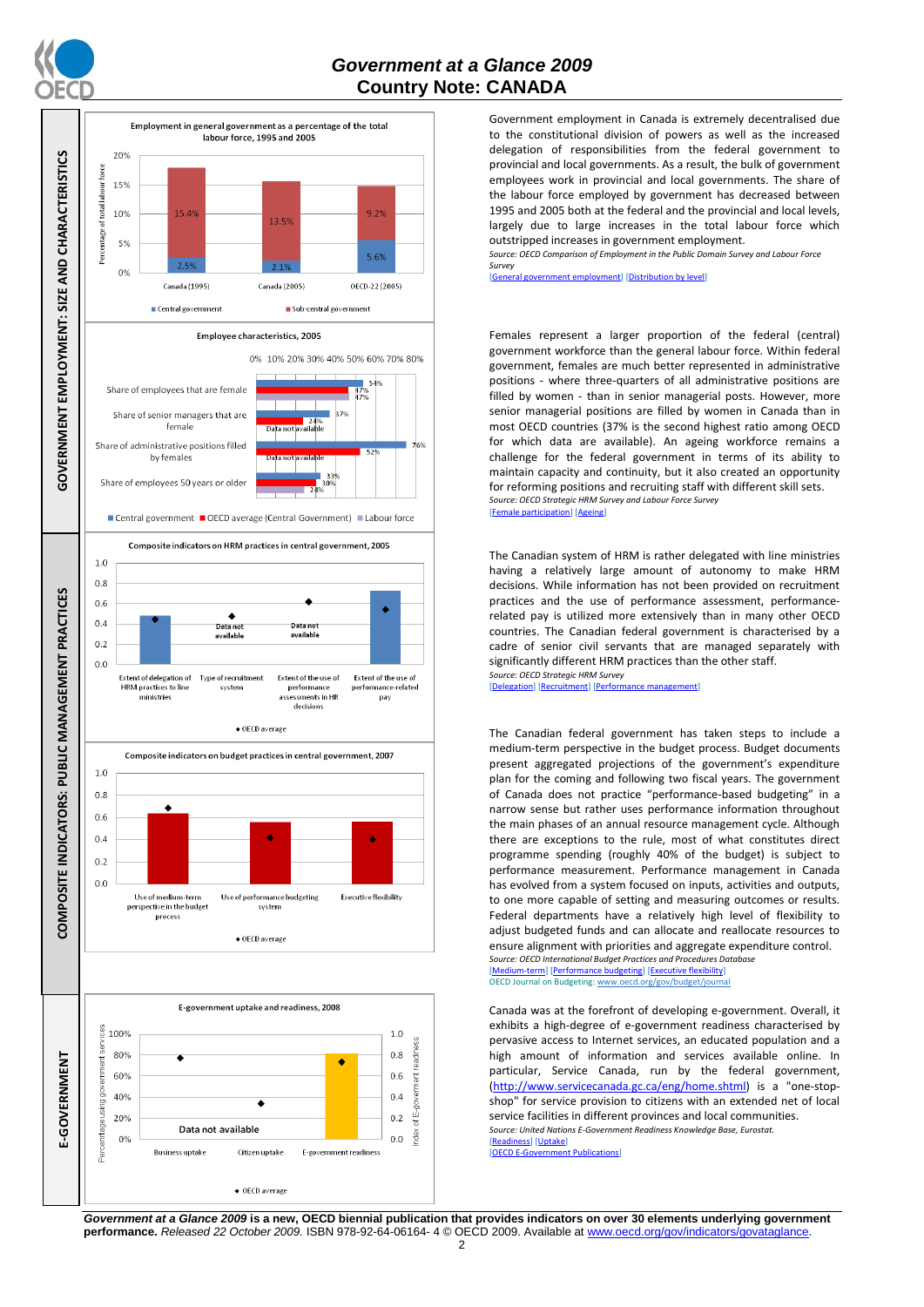

**INTEGRITY**

**REGULATORY MANAGEMENT**REGULATORY MANAGEMENT **Types of information federal government decision makers are required to disclose and level of transparency, 2009**

| <b>Requirements for public</b><br>disclosure t                                                | Prime<br>Minister | Minister  | Lower House<br>egislators | <b>Jpper House</b><br><b>Legislators</b> |
|-----------------------------------------------------------------------------------------------|-------------------|-----------|---------------------------|------------------------------------------|
| <b>Assets and liabilities</b>                                                                 | <b>DP</b>         | <b>DP</b> | <b>DP</b>                 | <b>DP</b>                                |
| Loans                                                                                         | <b>DP</b>         | <b>DP</b> | <b>DP</b>                 | <b>DP</b>                                |
| Sources and level of income                                                                   | D                 | D         | <b>DP</b>                 | <b>DP</b>                                |
| Outside positions                                                                             | <b>DP</b>         | <b>DP</b> | <b>DP</b>                 | <b>DP</b>                                |
| Gifts                                                                                         | <b>DP</b>         | <b>DP</b> | <b>DP</b>                 | <b>DP</b>                                |
| Previous employment                                                                           | D                 | D         | <b>ND</b>                 | <b>ND</b>                                |
| D= Disclosed; DP= Disclosed and publicly available; ND= Not<br>disclosed; NA= Not applicable. |                   |           |                           |                                          |

**Requirements for Regulatory Impact Analysis (RIA) processes used by central governments**

|                                                                  | 2005   | 2008   |
|------------------------------------------------------------------|--------|--------|
| Quality reviewed by body external to<br>Ministry preparing rules | Yes    | Yes    |
| Required for draft primary laws                                  | Always | Always |
| Required for draft subordinate regulations                       | Always | Always |
| Required to quantify costs                                       | Always | Always |
| Required to quantify benefits                                    | Always | Always |
| Required to publicly release results                             | Always | Always |

**Extent of programs for reducing administrative burdens at the central level of government**

|                               | 1998 | 2005 | 2008 |
|-------------------------------|------|------|------|
| Explicit programme exists     | Yes  | Yes  | Yes  |
| Includes quantitative targets | Yes  | No   | Yes  |

Canada requires elected officials from the legislative branch in the federal government to disclose and make publicly available financial information on assets, liabilities and loans plus other personal information on outside positions and gifts. Legislators' reports on the sources and level of their income are made public. Elected members of the executive are also required to disclose information on previous employment, although this is not made available to the public. One integrity office, the Office of the Conflict of Interest and Ethics Commissioner, oversees the Prime Minister and Cabinet, lower house legislators and senior members of the public service. There is a separate Ethics Officer for the upper house of Parliament. *Source: OECD Survey on Integrity*

[\[Disclosures\]](http://dx.doi.org/10.1787/724123642681)

The 2005 and 2008 surveys of Indicators of Systems of Regulatory Management examined the extent of governance practices designed to improve the quality of regulation in OECD countries. Among the most important practices are: the use of regulatory impact analysis (RIA) to assess the cost and benefits of new regulation and the institutional oversight of the quality of regulations; and the design of programs to reduce the costs of administrative activities on business and citizens.

Canada was an early adopter of RIA and has an advanced system for quality regulatory management systems among the OECD. In April 2007, Canada implemented a new regulatory policy intended to increase the responsiveness of its regulatory management system. This included improvements to regulatory co-ordination and cooperation at both the international and national levels as well as increased capacity building to support evidence-based regulatory design through RIA. Canada's policy also stresses the importance of bolstering consumer and public confidence in the regulatory system. The practice of conducting and publishing quantified cost-benefit analyses (CBAs) for regulatory proposals is intended to help achieve this objective. Canada has also made progress in reducing the administrative burden of regulations on small and medium-sized businesses by reaching its target of a 20% reduction in the paper burden in March 2009, as well as launching BizPal, an online onestop shop for information business licenses and permits. *Source: OECD Survey on Regulatory Management.*

[\[RIA\]](http://dx.doi.org/10.1787/724045144354) [\[Administrative simplification\]](http://dx.doi.org/10.1787/724058851054)

Regulatory Management Indicators[: www.oecd.org/regreform/indicators](http://www.oecd.org/regreform/indicators) EU 15 reviews on Regulatory Reform[: www.oecd.org/gov/regref/eu15](http://www.oecd.org/gov/regref/eu15) Background reports on Regulatory Reform: www.oecd.org/re